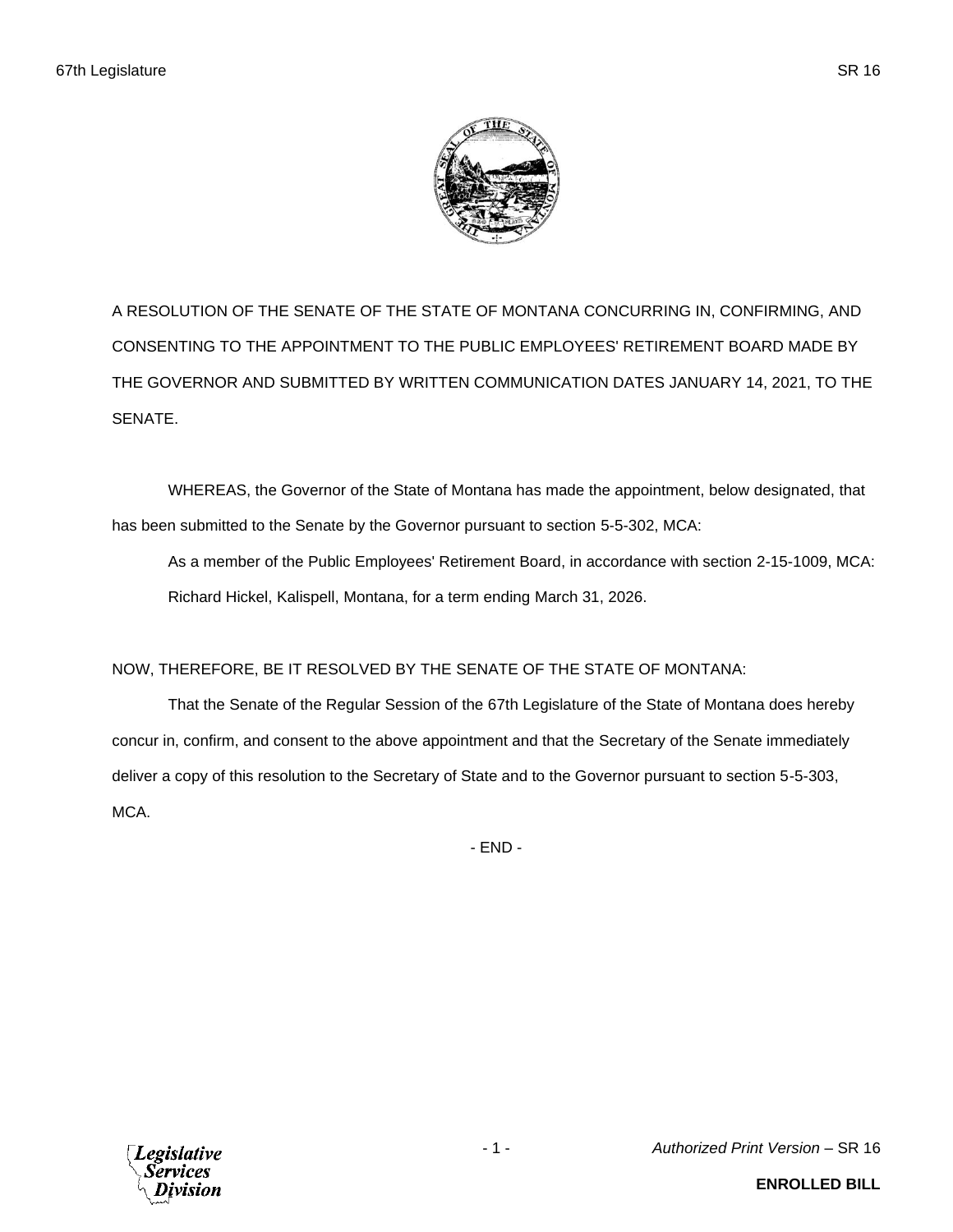## SENATE RESOLUTION NO. 16

## INTRODUCED BY D. KARY

A RESOLUTION OF THE SENATE OF THE STATE OF MONTANA CONCURRING IN, CONFIRMING, AND CONSENTING TO THE APPOINTMENT TO THE PUBLIC EMPLOYEES' RETIREMENT BOARD MADE BY THE GOVERNOR AND SUBMITTED BY WRITTEN COMMUNICATION DATES JANUARY 14, 2021, TO THE SENATE.